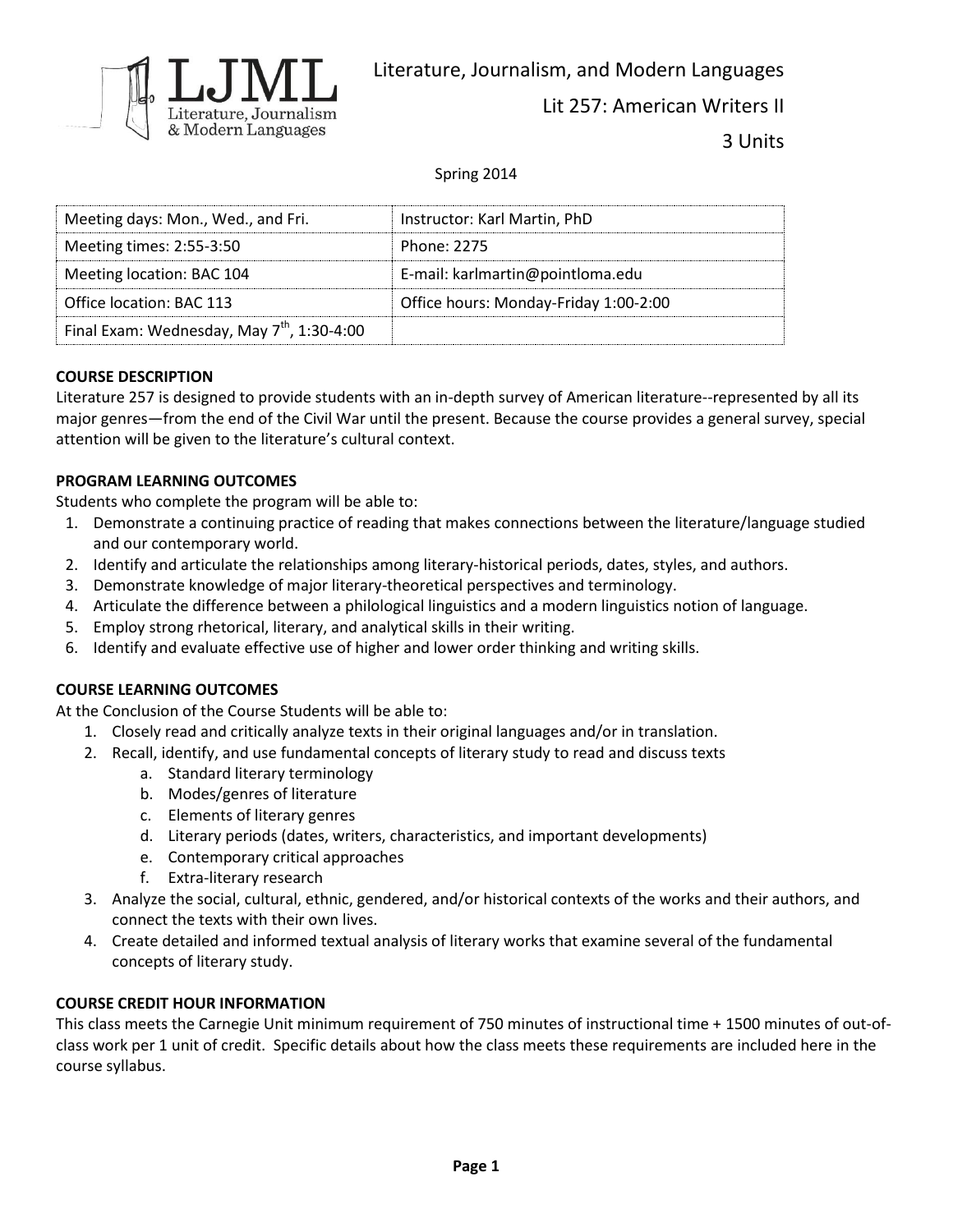#### **UNIVERSITY AND DEPARTMENTAL POLICIES**

See the course Canvas site for all pertinent university and departmental policy statements.

### **TEXTS**

*The Norton Anthology of American Literature: Volume C: 1865-1914 The Norton Anthology of American Literature: Volume D: 1914-1945 The Norton Anthology of American Literature: Volume E: Literature Since 1945*

### **COURSE REQUIRMENTS**

- *Reading*: Dates for the readings are clearly indicated on the schedule. Read daily if possible and complete all reading on time.
- *Responses*: Ten times during the semester—but never more than once a week—each student will submit a response to the daily reading. Together, these ten responses will constitute 10% of the total grade. The specific form of the response will differ depending on whether students are responding to poetry or to prose. Details concerning the responses will be posted on the Canvas site. On the days you submit a response, you will be expected to participate in the discussion more fully than your fellow classmates.
- *Discussion*: The success of the course will be directly related to the quality of daily discussions. Each of you must feel comfortable contributing to discussions. And each of you should bring any questions you have about the reading to our attention during the course of our discussions.
- *Writing*: Each student will complete a mid-term exam, a final exam, and two 3-5 page essays written outside of class. Each of the exams will include a written portion. The final exam will contain comprehensive elements. Students cannot pass the course without completing all four of these major assignments. Late essays will receive a ten percent daily deduction and will not be accepted when the value would be zero.
- *Oral Presentation*: Twice during the semester, students will give oral presentations. One of these presentations will be an individual report on a poem from the time period, and one will be a group presentation about a prose work.
- *Attendance*: Because your participation is essential, your attendance is mandatory. More than four absences for any reason will result in your final grade being lowered. Students who miss more than nine class sessions will be deenrolled.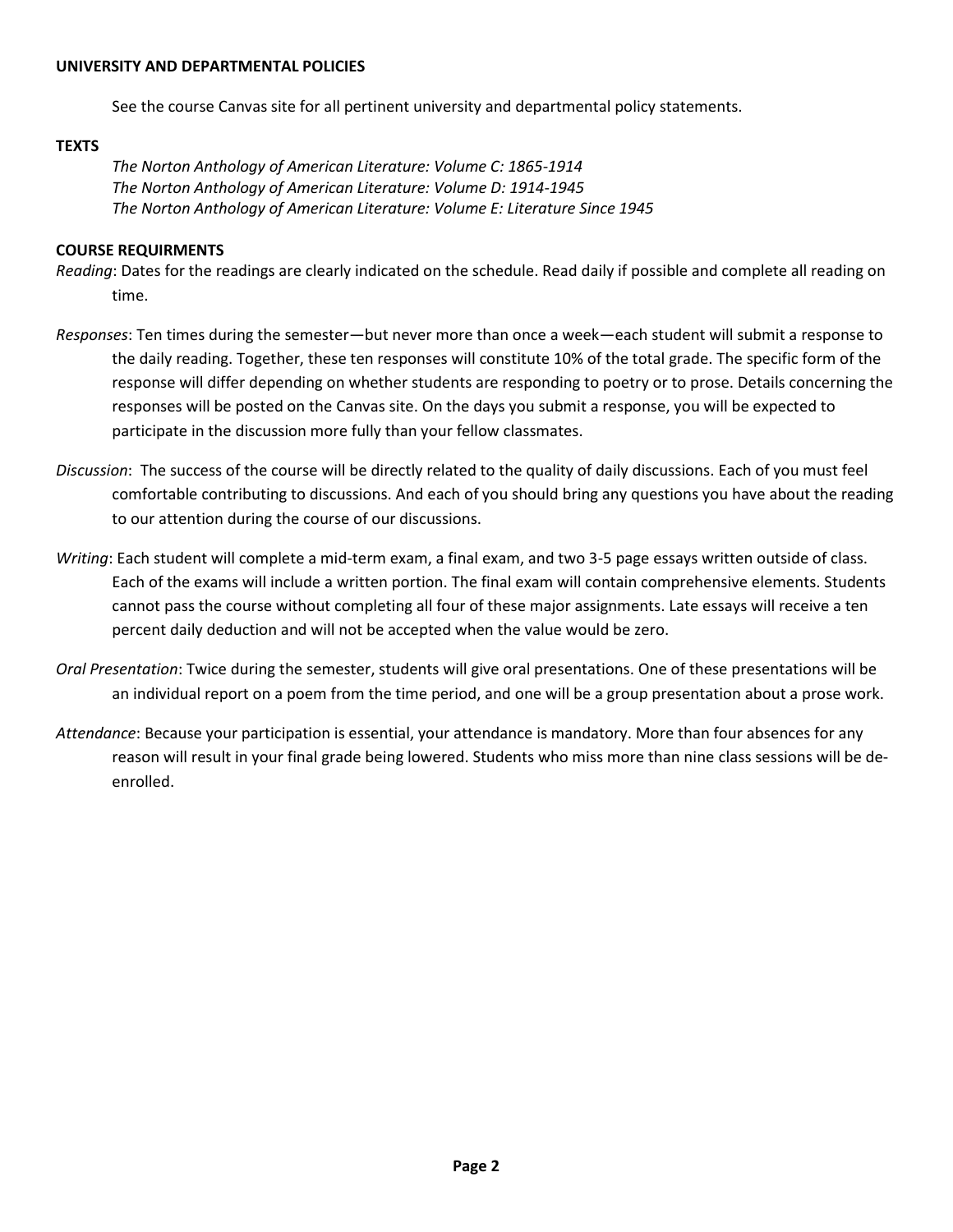#### **ASSESSMENT AND GRADING**

| Your final grade will be determined as follows:                                                                        |                                                                                                                                                                                                                                                                                                                                                            |
|------------------------------------------------------------------------------------------------------------------------|------------------------------------------------------------------------------------------------------------------------------------------------------------------------------------------------------------------------------------------------------------------------------------------------------------------------------------------------------------|
| Essay #1                                                                                                               | 15%                                                                                                                                                                                                                                                                                                                                                        |
| Mid-Term Exam                                                                                                          | 20%                                                                                                                                                                                                                                                                                                                                                        |
| Essay #2                                                                                                               | 15%                                                                                                                                                                                                                                                                                                                                                        |
| <b>Prose Presentations</b>                                                                                             | 4%                                                                                                                                                                                                                                                                                                                                                         |
| <b>Poetry Presentation</b>                                                                                             | 1%                                                                                                                                                                                                                                                                                                                                                         |
| <b>Final Exam</b>                                                                                                      | 30%                                                                                                                                                                                                                                                                                                                                                        |
| Participation                                                                                                          | 5%                                                                                                                                                                                                                                                                                                                                                         |
| <b>Reading Responses</b>                                                                                               | 10%                                                                                                                                                                                                                                                                                                                                                        |
| points earn a B, and so on.<br>C indicates average work<br>D indicates passing work<br>F indicates unsatisfactory work | Your work will not be graded on a curve. A traditional scale will be used. Those who earn<br>more than 90% of the possible points earn an A, those who earn between 80-89% of the<br>A indicates exceptional work (roughly 20% of students normally achieve this level)<br>B indicates superior work (roughly 30% of students normally achieve this level) |
|                                                                                                                        |                                                                                                                                                                                                                                                                                                                                                            |

### **ATTENDANCE AND PARTICIPATION**

Regular and punctual attendance at all classes is considered essential to optimum academic achievement. If the student is absent from more than 10 percent of class meetings, the faculty member has the option of filing a written report which may result in de-enrollment. If the absences exceed 20 percent, the student may be de-enrolled without notice. If the date of de-enrollment is past the last date to withdraw from a class, the student will be assigned a grade of W or WF consistent with university policy in the grading section of the catalog. See Academic Policies in the undergrad student catalog.

### **FINAL EXAMINATION POLICY**

Successful completion of this class requires taking the final examination **on its scheduled day**. The final examination schedule is posted on the Class Schedules site. No requests for early examinations or alternative days will be approved.

In the rare case that a student is scheduled for more than three final examinations on the same day, the student is authorized to contact each professor in order to work out an alternate time for one of those examinations. Department chairs/school deans and college deans need not be involved in the process of making this accommodation.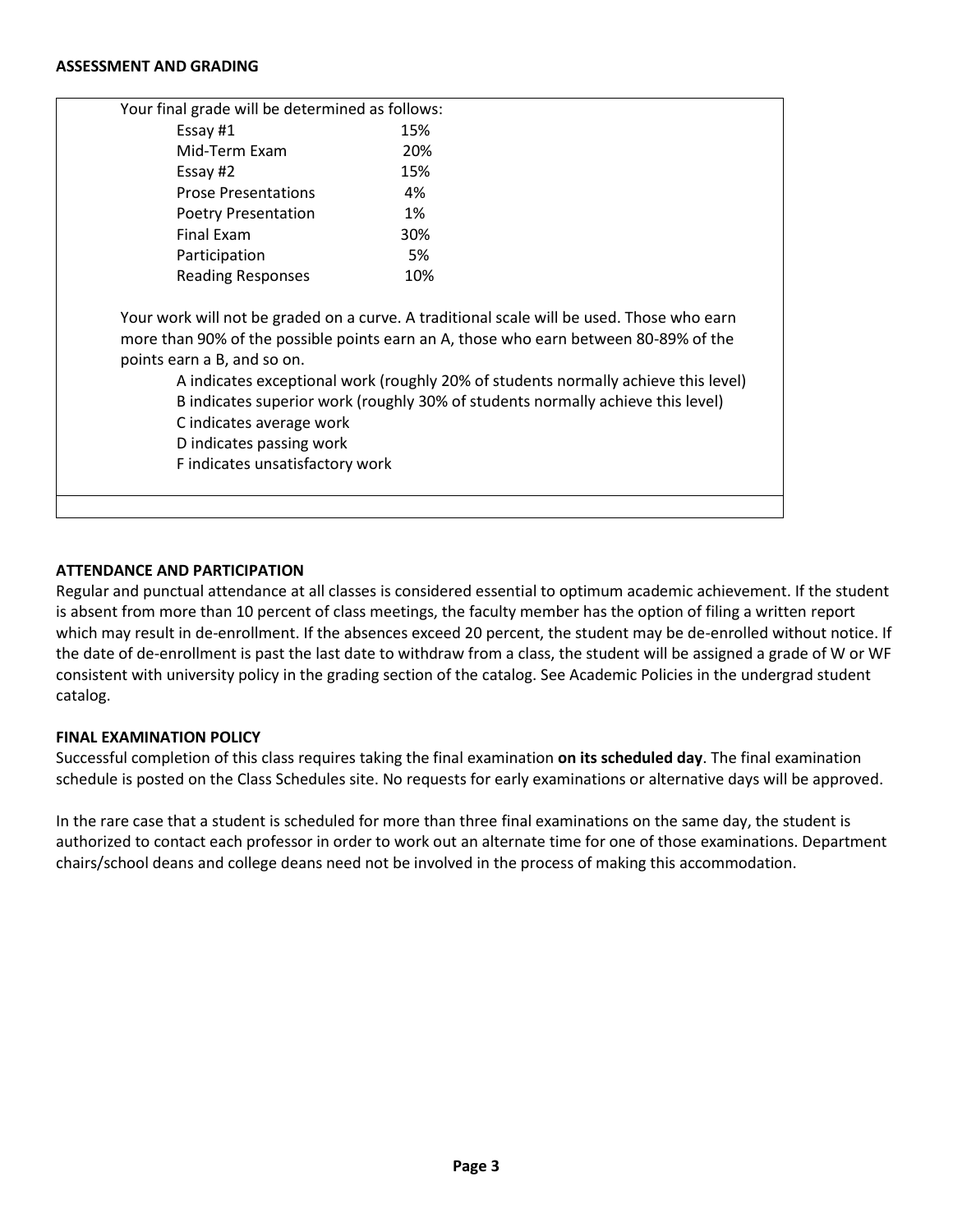#### READING SCHEDULE FOR LIT 257: AMERICAN WRITERS II

*Always read the editor's introduction.*

| Tues. 1/14                         | "American Literature1865-1914," Vol. C, pp. 3-19.                                                                          |
|------------------------------------|----------------------------------------------------------------------------------------------------------------------------|
| Wed. 1/15                          | Twain, Vol. C, pp. 121-25 and 334-36.                                                                                      |
| Fri. 1/17                          | Howells, Vol. C, pp. 374-85.                                                                                               |
| Mon. 1/20                          | No Class Session in Honor of the Rev. Dr. Martin Luther King, Jr.                                                          |
| Wed. 1/22                          | Freeman, Vol. C, pp. 652-72.                                                                                               |
| Fri. 1/24                          | Jewett, Vol. C, pp. 525-33.                                                                                                |
| Mon. 1/27                          | James, Vol. C, pp. 417-59.                                                                                                 |
| Wed. 1/29                          | Chopin, Vol. C, pp. 561-93.                                                                                                |
| Fri. 1/31                          | Chopin, Vol. C, pp. 593-627.                                                                                               |
| Mon. 2/3                           | Chopin, Vol. C, pp. 627-52; Essay #1 Assigned.                                                                             |
| Wed. 2/5                           | Gilman, Vol. C, pp. 790-804; and Wharton, Vol. C, pp. 828-36.                                                              |
| Fri. 2/7                           | Crane, Vol. C, pp. 990-1009; and London, Vol. C. pp. 1047-58.                                                              |
| Mon. 2/10<br>40-44.                | "American Literature 1914-1945" Vol. D, pp. 3-22; Masters, Vol. D, pp. 36-39; and Robinson, Vol. D, pp.                    |
| Wed. 2/12                          | Frost, Vol. D, pp. 230-52; Essay #1 Due.                                                                                   |
| Fri. 2/14                          | Glaspell, Vol. D, pp. 252-62 and Anderson, Vol. D, pp. 263-68.                                                             |
| Mon. 2/17                          | O'Neill, Vol. D. pp. 400-80.                                                                                               |
| Wed. 2/19                          | Modern Poetry Selections, Vol. D: Stevens, "Sunday Morning," pp. 285-88; Williams, "The Red                                |
| pp. 368-71.                        | Wheelbarrow," p. 309; Pound, "A Pact" and "In a Station at the Metro" p. 318; Eliot, "The Love Song of J. Alfred Prufrock" |
| Fri. 2/21                          | Fitzgerald, Vol. D, pp. 675-89 and Dos Passos, Vol. D, pp. 690-94.                                                         |
| Mon. 2/24                          | Hemingway, Vol. D, pp. 824-42.                                                                                             |
| Wed. 2/26                          | Chesnutt, Vol. C, pp. 714-26; Johnson, pp. 1009-11; and Dunbar, pp. 1028-36.                                               |
| Fri. 2/28                          | Washington, Vol. C, pp. 689-97, and DuBois, Vol. C, pp. 892-901.                                                           |
| Mon. 3/3<br>Vol. D, pp. 892-97.    | Hughes, Vol. D, pp. 348-50 and 869-80; McKay, Vol. D, pp. 480-84; Brown, Vol. D, pp. 864-69; and Cullen,                   |
| Wed. 3/5<br>Fri. 3/7 Mid-Term Exam | Hurston, Vol. D, pp. 538-49.                                                                                               |
| Mon. 3/10-Fri. 3/14                | <b>Spring Break</b>                                                                                                        |
| Mon. 3/17                          | Faulkner, Vol. D, pp. 695-732,                                                                                             |
| Wed. 3/19                          | Faulkner, Vol. D, pp. 732-64.                                                                                              |
| Fri. 3/21                          | Faulkner, Vol. D, pp. 764-93; Essay #2 Assigned.                                                                           |
| Mon. 3/24                          | "American Literature since 1945," Vol. E, pp. 3-19 and Williams, Vol. E, pp. 90-155.                                       |
| Wed. 3/26                          | Miller, Vol. E, pp. 236-303.                                                                                               |
| Fri. 3/28                          | Malamud, Vol. E, pp. 193-206.                                                                                              |